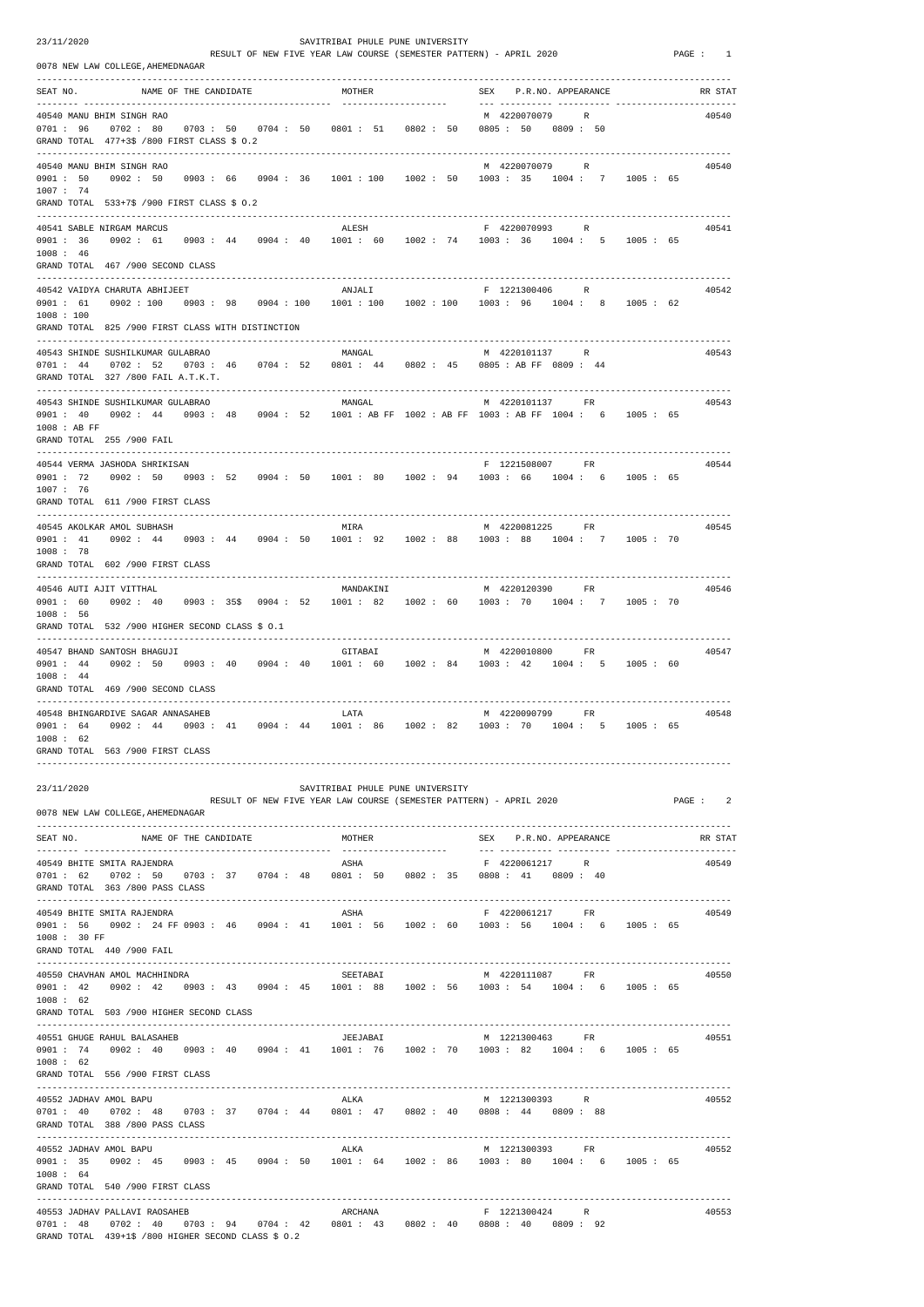| 40553 JADHAV PALLAVI RAOSAHEB<br>ARCHANA<br>F 1221300424 FR<br>40553<br>0901: 72 0902: 35 0903: 56 0904: 40 1001: 74 1002: 84 1003: 74 1004: 6 1005: 65<br>1008 : 70<br>GRAND TOTAL 576 /900 FIRST CLASS<br>40554 KALE SHIRISH BHAUSAHEB<br>SHARADA<br>M 4220120392 FR<br>40554<br>0901: 36 0902: 55 0903: 44 0904: 44 1001: 84 1002: 66 1003: 72 1004: 6 1005: 65<br>1008 : 64<br>GRAND TOTAL 536+4\$ /900 FIRST CLASS \$ 0.2<br>40555 KALPESH DHONGADE<br>PADMINI<br>M 4220120248 FR<br>40555<br>0901: 88 0902: 42 0903: 60 0904: 40 1001: 90 1002: 100 1003: 84 1004: 5 1005: 65<br>1008 : 100<br>GRAND TOTAL 674 /900 FIRST CLASS WITH DISTINCTION<br>F 1221300468 FR<br>40556 KAWARE REKHA MURLIDHAR<br>YAMUNA<br>40556<br>0902: 50 0903: 47 0904: 42 1001: 44 1002: 60 1003: 80 1004: 5 1005: 65<br>0901 : 66<br>1008 : 74<br>GRAND TOTAL 533+7\$ /900 FIRST CLASS \$ 0.2<br>F 1221300480 FR<br>40557 KAWARE SARIKA MURLIDHAR<br>YAMUNA<br>40557<br>0901: 64 0902: 43 0903: 45 0904: 37 1001: 86 1002: 78 1003: 82 1004: 5 1005: 65<br>1008 : 72<br>GRAND TOTAL 577 /900 FIRST CLASS<br>23/11/2020<br>SAVITRIBAI PHULE PUNE UNIVERSITY<br>RESULT OF NEW FIVE YEAR LAW COURSE (SEMESTER PATTERN) - APRIL 2020<br>PAGE : 3<br>0078 NEW LAW COLLEGE, AHEMEDNAGAR<br>SEAT NO. NAME OF THE CANDIDATE<br>SEX P.R.NO. APPEARANCE<br>MOTHER<br>RR STAT<br>40558 KODAM NILIMA PRANIT<br>F 4220091125 FR<br>40558<br>0901: 68 0902: 44 0903: 46 0904: 45 1001: 78 1002: 74 1003: 88 1004: 5 1005: 65<br>1008 : 70<br>GRAND TOTAL 583 /900 FIRST CLASS<br>F 4220101108 FR<br>40559<br>40559 KODENGADA NETRAVATHI VASU<br>VANAJAXI<br>0901 : AB FF 0902 : 41 0903 : 40 0904 : 40 1001 : 40 1002 : AB FF 1003 : AB FF 1004 : 5 1005 : 65<br>1008 : AB FF<br>GRAND TOTAL 231 /900 FAIL<br>40560 KOTKAR MAHESH NARAYAN<br>SHA<br>M 1221300436 FR<br>40560<br>0902: 45 0903: 48 0904: 50 1001: 82 1002: 86 1003: 84 1004: 6 1005: 65<br>0901 : 78<br>1008 : 76<br>GRAND TOTAL 620 /900 FIRST CLASS<br>40561 LONKAR DIGAMBAR KSHAVRAO<br>M 4220111043 FR<br>40561<br>0901 : 52  0902 : 40  0903 : 40  0904 : 40  1001 : 60  1002 : 64  1003 : 52  1004 : 6  1005 : 60<br>1008 : 64<br>GRAND TOTAL 478 /900 SECOND CLASS<br>40562 PANDIT RAHUL ASHOK<br>VIMAL<br>M 4220111088 R<br>40562<br>$0701:52$ $0702:35$ $0703:60$ $0704:42$ $0801:51$ $0802:47$ $0808:40$ $0809:44$<br>GRAND TOTAL 371 /800 PASS CLASS<br>40562 PANDIT RAHUL ASHOK<br>M 4220111088 FR<br>VIMAL<br>40562<br>0901: 60 0902: 35 0903: 35\$ 0904: 43 1001: 88 1002: 84 1003: 68 1004: 5 1005: 60<br>1008:74<br>GRAND TOTAL 552 /900 FIRST CLASS \$ 0.1<br>MANGAL<br>M 4220120366 FR<br>40563 PAWAR SWAPNIL KISAN<br>40563<br>0902: 50 0903: 41 0904: 50 1001: 40 1002: 70 1003: 68 1004: 6 1005: 70<br>0901 : 64<br>1008:78<br>GRAND TOTAL 537+3\$ /900 FIRST CLASS \$ 0.2<br>40564 POKALE YOGESH DINKAR<br>SUNANDA<br>M 1221300504 FR<br>40564<br>0901 : AB FF 0902 : 36 0903 : 48 0904 : 35\$ 1001 : 35\$ 1002 : 35\$ 1003 : 20 FF 1004 : 5 1005 : 60<br>1008 : 46<br>GRAND TOTAL 320 /900 FAIL \$ 0.1<br>40565 ROHOKALE SUSHANT GANGADHAR<br>40565<br>0901: 46 0902: 41 0903: 42 0904: 54 1001: 72 1002: 64 1003: 60 1004: 6 1005: 70<br>1008 : 64<br>GRAND TOTAL 519 /900 HIGHER SECOND CLASS<br>40566 SAINDANE SOHAM CHANDRAKANT<br>M 4220111108<br>40566<br>VANDANA<br>FR<br>0901: 46 0902: 42 0903: 40 0904: 40 1001: 74 1002: 90 1003: 78 1004: 7 1005: 70<br>1008 : 70<br>GRAND TOTAL 557 /900 FIRST CLASS<br>40567 SAYYED NADIM GAFFAR<br>BILKIS<br>M 4220061226 FR<br>40567<br>$0.902:$ 54 $0.903:$ 62 $0.904:$ 50 $1001:$ 94 $1002:$ 82 $1003:$ 86 $1004:$ 6 $1005:$ 65<br>0901 : 36<br>1008 : 82<br>GRAND TOTAL 617 /900 FIRST CLASS<br>23/11/2020<br>SAVITRIBAI PHULE PUNE UNIVERSITY<br>RESULT OF NEW FIVE YEAR LAW COURSE (SEMESTER PATTERN) - APRIL 2020<br>PAGE : 4<br>0078 NEW LAW COLLEGE, AHEMEDNAGAR<br>-----------------------------<br>SEAT NO.<br>NAME OF THE CANDIDATE<br>MOTHER<br>SEX P.R.NO. APPEARANCE<br>RR STAT<br>40568 SHINDE SIDDHANT BHAUSAHEB<br>PRAMILA<br>M 4220111084 R<br>40568<br>$0701:$ 94 $0702:$ 37 0703: 45 0704: 53 0801: 47 0802: 46 0808: 41 0809: 54<br>GRAND TOTAL 417 /800 SECOND CLASS |  |  |  |  |
|------------------------------------------------------------------------------------------------------------------------------------------------------------------------------------------------------------------------------------------------------------------------------------------------------------------------------------------------------------------------------------------------------------------------------------------------------------------------------------------------------------------------------------------------------------------------------------------------------------------------------------------------------------------------------------------------------------------------------------------------------------------------------------------------------------------------------------------------------------------------------------------------------------------------------------------------------------------------------------------------------------------------------------------------------------------------------------------------------------------------------------------------------------------------------------------------------------------------------------------------------------------------------------------------------------------------------------------------------------------------------------------------------------------------------------------------------------------------------------------------------------------------------------------------------------------------------------------------------------------------------------------------------------------------------------------------------------------------------------------------------------------------------------------------------------------------------------------------------------------------------------------------------------------------------------------------------------------------------------------------------------------------------------------------------------------------------------------------------------------------------------------------------------------------------------------------------------------------------------------------------------------------------------------------------------------------------------------------------------------------------------------------------------------------------------------------------------------------------------------------------------------------------------------------------------------------------------------------------------------------------------------------------------------------------------------------------------------------------------------------------------------------------------------------------------------------------------------------------------------------------------------------------------------------------------------------------------------------------------------------------------------------------------------------------------------------------------------------------------------------------------------------------------------------------------------------------------------------------------------------------------------------------------------------------------------------------------------------------------------------------------------------------------------------------------------------------------------------------------------------------------------------------------------------------------------------------------------------------------------------------------------------------------------------------------------------------------------------------------------------------------------------------------------------------------------------------------------------------------------------------------------------------------------------------------------------------------------------------------------------------------------------------------------------------------------------------------------------------------------------------------------------------------------------------------------------------|--|--|--|--|
|                                                                                                                                                                                                                                                                                                                                                                                                                                                                                                                                                                                                                                                                                                                                                                                                                                                                                                                                                                                                                                                                                                                                                                                                                                                                                                                                                                                                                                                                                                                                                                                                                                                                                                                                                                                                                                                                                                                                                                                                                                                                                                                                                                                                                                                                                                                                                                                                                                                                                                                                                                                                                                                                                                                                                                                                                                                                                                                                                                                                                                                                                                                                                                                                                                                                                                                                                                                                                                                                                                                                                                                                                                                                                                                                                                                                                                                                                                                                                                                                                                                                                                                                                                                                      |  |  |  |  |
|                                                                                                                                                                                                                                                                                                                                                                                                                                                                                                                                                                                                                                                                                                                                                                                                                                                                                                                                                                                                                                                                                                                                                                                                                                                                                                                                                                                                                                                                                                                                                                                                                                                                                                                                                                                                                                                                                                                                                                                                                                                                                                                                                                                                                                                                                                                                                                                                                                                                                                                                                                                                                                                                                                                                                                                                                                                                                                                                                                                                                                                                                                                                                                                                                                                                                                                                                                                                                                                                                                                                                                                                                                                                                                                                                                                                                                                                                                                                                                                                                                                                                                                                                                                                      |  |  |  |  |
|                                                                                                                                                                                                                                                                                                                                                                                                                                                                                                                                                                                                                                                                                                                                                                                                                                                                                                                                                                                                                                                                                                                                                                                                                                                                                                                                                                                                                                                                                                                                                                                                                                                                                                                                                                                                                                                                                                                                                                                                                                                                                                                                                                                                                                                                                                                                                                                                                                                                                                                                                                                                                                                                                                                                                                                                                                                                                                                                                                                                                                                                                                                                                                                                                                                                                                                                                                                                                                                                                                                                                                                                                                                                                                                                                                                                                                                                                                                                                                                                                                                                                                                                                                                                      |  |  |  |  |
|                                                                                                                                                                                                                                                                                                                                                                                                                                                                                                                                                                                                                                                                                                                                                                                                                                                                                                                                                                                                                                                                                                                                                                                                                                                                                                                                                                                                                                                                                                                                                                                                                                                                                                                                                                                                                                                                                                                                                                                                                                                                                                                                                                                                                                                                                                                                                                                                                                                                                                                                                                                                                                                                                                                                                                                                                                                                                                                                                                                                                                                                                                                                                                                                                                                                                                                                                                                                                                                                                                                                                                                                                                                                                                                                                                                                                                                                                                                                                                                                                                                                                                                                                                                                      |  |  |  |  |
|                                                                                                                                                                                                                                                                                                                                                                                                                                                                                                                                                                                                                                                                                                                                                                                                                                                                                                                                                                                                                                                                                                                                                                                                                                                                                                                                                                                                                                                                                                                                                                                                                                                                                                                                                                                                                                                                                                                                                                                                                                                                                                                                                                                                                                                                                                                                                                                                                                                                                                                                                                                                                                                                                                                                                                                                                                                                                                                                                                                                                                                                                                                                                                                                                                                                                                                                                                                                                                                                                                                                                                                                                                                                                                                                                                                                                                                                                                                                                                                                                                                                                                                                                                                                      |  |  |  |  |
|                                                                                                                                                                                                                                                                                                                                                                                                                                                                                                                                                                                                                                                                                                                                                                                                                                                                                                                                                                                                                                                                                                                                                                                                                                                                                                                                                                                                                                                                                                                                                                                                                                                                                                                                                                                                                                                                                                                                                                                                                                                                                                                                                                                                                                                                                                                                                                                                                                                                                                                                                                                                                                                                                                                                                                                                                                                                                                                                                                                                                                                                                                                                                                                                                                                                                                                                                                                                                                                                                                                                                                                                                                                                                                                                                                                                                                                                                                                                                                                                                                                                                                                                                                                                      |  |  |  |  |
|                                                                                                                                                                                                                                                                                                                                                                                                                                                                                                                                                                                                                                                                                                                                                                                                                                                                                                                                                                                                                                                                                                                                                                                                                                                                                                                                                                                                                                                                                                                                                                                                                                                                                                                                                                                                                                                                                                                                                                                                                                                                                                                                                                                                                                                                                                                                                                                                                                                                                                                                                                                                                                                                                                                                                                                                                                                                                                                                                                                                                                                                                                                                                                                                                                                                                                                                                                                                                                                                                                                                                                                                                                                                                                                                                                                                                                                                                                                                                                                                                                                                                                                                                                                                      |  |  |  |  |
|                                                                                                                                                                                                                                                                                                                                                                                                                                                                                                                                                                                                                                                                                                                                                                                                                                                                                                                                                                                                                                                                                                                                                                                                                                                                                                                                                                                                                                                                                                                                                                                                                                                                                                                                                                                                                                                                                                                                                                                                                                                                                                                                                                                                                                                                                                                                                                                                                                                                                                                                                                                                                                                                                                                                                                                                                                                                                                                                                                                                                                                                                                                                                                                                                                                                                                                                                                                                                                                                                                                                                                                                                                                                                                                                                                                                                                                                                                                                                                                                                                                                                                                                                                                                      |  |  |  |  |
|                                                                                                                                                                                                                                                                                                                                                                                                                                                                                                                                                                                                                                                                                                                                                                                                                                                                                                                                                                                                                                                                                                                                                                                                                                                                                                                                                                                                                                                                                                                                                                                                                                                                                                                                                                                                                                                                                                                                                                                                                                                                                                                                                                                                                                                                                                                                                                                                                                                                                                                                                                                                                                                                                                                                                                                                                                                                                                                                                                                                                                                                                                                                                                                                                                                                                                                                                                                                                                                                                                                                                                                                                                                                                                                                                                                                                                                                                                                                                                                                                                                                                                                                                                                                      |  |  |  |  |
|                                                                                                                                                                                                                                                                                                                                                                                                                                                                                                                                                                                                                                                                                                                                                                                                                                                                                                                                                                                                                                                                                                                                                                                                                                                                                                                                                                                                                                                                                                                                                                                                                                                                                                                                                                                                                                                                                                                                                                                                                                                                                                                                                                                                                                                                                                                                                                                                                                                                                                                                                                                                                                                                                                                                                                                                                                                                                                                                                                                                                                                                                                                                                                                                                                                                                                                                                                                                                                                                                                                                                                                                                                                                                                                                                                                                                                                                                                                                                                                                                                                                                                                                                                                                      |  |  |  |  |
|                                                                                                                                                                                                                                                                                                                                                                                                                                                                                                                                                                                                                                                                                                                                                                                                                                                                                                                                                                                                                                                                                                                                                                                                                                                                                                                                                                                                                                                                                                                                                                                                                                                                                                                                                                                                                                                                                                                                                                                                                                                                                                                                                                                                                                                                                                                                                                                                                                                                                                                                                                                                                                                                                                                                                                                                                                                                                                                                                                                                                                                                                                                                                                                                                                                                                                                                                                                                                                                                                                                                                                                                                                                                                                                                                                                                                                                                                                                                                                                                                                                                                                                                                                                                      |  |  |  |  |
|                                                                                                                                                                                                                                                                                                                                                                                                                                                                                                                                                                                                                                                                                                                                                                                                                                                                                                                                                                                                                                                                                                                                                                                                                                                                                                                                                                                                                                                                                                                                                                                                                                                                                                                                                                                                                                                                                                                                                                                                                                                                                                                                                                                                                                                                                                                                                                                                                                                                                                                                                                                                                                                                                                                                                                                                                                                                                                                                                                                                                                                                                                                                                                                                                                                                                                                                                                                                                                                                                                                                                                                                                                                                                                                                                                                                                                                                                                                                                                                                                                                                                                                                                                                                      |  |  |  |  |
|                                                                                                                                                                                                                                                                                                                                                                                                                                                                                                                                                                                                                                                                                                                                                                                                                                                                                                                                                                                                                                                                                                                                                                                                                                                                                                                                                                                                                                                                                                                                                                                                                                                                                                                                                                                                                                                                                                                                                                                                                                                                                                                                                                                                                                                                                                                                                                                                                                                                                                                                                                                                                                                                                                                                                                                                                                                                                                                                                                                                                                                                                                                                                                                                                                                                                                                                                                                                                                                                                                                                                                                                                                                                                                                                                                                                                                                                                                                                                                                                                                                                                                                                                                                                      |  |  |  |  |
|                                                                                                                                                                                                                                                                                                                                                                                                                                                                                                                                                                                                                                                                                                                                                                                                                                                                                                                                                                                                                                                                                                                                                                                                                                                                                                                                                                                                                                                                                                                                                                                                                                                                                                                                                                                                                                                                                                                                                                                                                                                                                                                                                                                                                                                                                                                                                                                                                                                                                                                                                                                                                                                                                                                                                                                                                                                                                                                                                                                                                                                                                                                                                                                                                                                                                                                                                                                                                                                                                                                                                                                                                                                                                                                                                                                                                                                                                                                                                                                                                                                                                                                                                                                                      |  |  |  |  |
|                                                                                                                                                                                                                                                                                                                                                                                                                                                                                                                                                                                                                                                                                                                                                                                                                                                                                                                                                                                                                                                                                                                                                                                                                                                                                                                                                                                                                                                                                                                                                                                                                                                                                                                                                                                                                                                                                                                                                                                                                                                                                                                                                                                                                                                                                                                                                                                                                                                                                                                                                                                                                                                                                                                                                                                                                                                                                                                                                                                                                                                                                                                                                                                                                                                                                                                                                                                                                                                                                                                                                                                                                                                                                                                                                                                                                                                                                                                                                                                                                                                                                                                                                                                                      |  |  |  |  |
|                                                                                                                                                                                                                                                                                                                                                                                                                                                                                                                                                                                                                                                                                                                                                                                                                                                                                                                                                                                                                                                                                                                                                                                                                                                                                                                                                                                                                                                                                                                                                                                                                                                                                                                                                                                                                                                                                                                                                                                                                                                                                                                                                                                                                                                                                                                                                                                                                                                                                                                                                                                                                                                                                                                                                                                                                                                                                                                                                                                                                                                                                                                                                                                                                                                                                                                                                                                                                                                                                                                                                                                                                                                                                                                                                                                                                                                                                                                                                                                                                                                                                                                                                                                                      |  |  |  |  |
|                                                                                                                                                                                                                                                                                                                                                                                                                                                                                                                                                                                                                                                                                                                                                                                                                                                                                                                                                                                                                                                                                                                                                                                                                                                                                                                                                                                                                                                                                                                                                                                                                                                                                                                                                                                                                                                                                                                                                                                                                                                                                                                                                                                                                                                                                                                                                                                                                                                                                                                                                                                                                                                                                                                                                                                                                                                                                                                                                                                                                                                                                                                                                                                                                                                                                                                                                                                                                                                                                                                                                                                                                                                                                                                                                                                                                                                                                                                                                                                                                                                                                                                                                                                                      |  |  |  |  |
|                                                                                                                                                                                                                                                                                                                                                                                                                                                                                                                                                                                                                                                                                                                                                                                                                                                                                                                                                                                                                                                                                                                                                                                                                                                                                                                                                                                                                                                                                                                                                                                                                                                                                                                                                                                                                                                                                                                                                                                                                                                                                                                                                                                                                                                                                                                                                                                                                                                                                                                                                                                                                                                                                                                                                                                                                                                                                                                                                                                                                                                                                                                                                                                                                                                                                                                                                                                                                                                                                                                                                                                                                                                                                                                                                                                                                                                                                                                                                                                                                                                                                                                                                                                                      |  |  |  |  |
|                                                                                                                                                                                                                                                                                                                                                                                                                                                                                                                                                                                                                                                                                                                                                                                                                                                                                                                                                                                                                                                                                                                                                                                                                                                                                                                                                                                                                                                                                                                                                                                                                                                                                                                                                                                                                                                                                                                                                                                                                                                                                                                                                                                                                                                                                                                                                                                                                                                                                                                                                                                                                                                                                                                                                                                                                                                                                                                                                                                                                                                                                                                                                                                                                                                                                                                                                                                                                                                                                                                                                                                                                                                                                                                                                                                                                                                                                                                                                                                                                                                                                                                                                                                                      |  |  |  |  |
|                                                                                                                                                                                                                                                                                                                                                                                                                                                                                                                                                                                                                                                                                                                                                                                                                                                                                                                                                                                                                                                                                                                                                                                                                                                                                                                                                                                                                                                                                                                                                                                                                                                                                                                                                                                                                                                                                                                                                                                                                                                                                                                                                                                                                                                                                                                                                                                                                                                                                                                                                                                                                                                                                                                                                                                                                                                                                                                                                                                                                                                                                                                                                                                                                                                                                                                                                                                                                                                                                                                                                                                                                                                                                                                                                                                                                                                                                                                                                                                                                                                                                                                                                                                                      |  |  |  |  |
|                                                                                                                                                                                                                                                                                                                                                                                                                                                                                                                                                                                                                                                                                                                                                                                                                                                                                                                                                                                                                                                                                                                                                                                                                                                                                                                                                                                                                                                                                                                                                                                                                                                                                                                                                                                                                                                                                                                                                                                                                                                                                                                                                                                                                                                                                                                                                                                                                                                                                                                                                                                                                                                                                                                                                                                                                                                                                                                                                                                                                                                                                                                                                                                                                                                                                                                                                                                                                                                                                                                                                                                                                                                                                                                                                                                                                                                                                                                                                                                                                                                                                                                                                                                                      |  |  |  |  |
|                                                                                                                                                                                                                                                                                                                                                                                                                                                                                                                                                                                                                                                                                                                                                                                                                                                                                                                                                                                                                                                                                                                                                                                                                                                                                                                                                                                                                                                                                                                                                                                                                                                                                                                                                                                                                                                                                                                                                                                                                                                                                                                                                                                                                                                                                                                                                                                                                                                                                                                                                                                                                                                                                                                                                                                                                                                                                                                                                                                                                                                                                                                                                                                                                                                                                                                                                                                                                                                                                                                                                                                                                                                                                                                                                                                                                                                                                                                                                                                                                                                                                                                                                                                                      |  |  |  |  |
|                                                                                                                                                                                                                                                                                                                                                                                                                                                                                                                                                                                                                                                                                                                                                                                                                                                                                                                                                                                                                                                                                                                                                                                                                                                                                                                                                                                                                                                                                                                                                                                                                                                                                                                                                                                                                                                                                                                                                                                                                                                                                                                                                                                                                                                                                                                                                                                                                                                                                                                                                                                                                                                                                                                                                                                                                                                                                                                                                                                                                                                                                                                                                                                                                                                                                                                                                                                                                                                                                                                                                                                                                                                                                                                                                                                                                                                                                                                                                                                                                                                                                                                                                                                                      |  |  |  |  |
|                                                                                                                                                                                                                                                                                                                                                                                                                                                                                                                                                                                                                                                                                                                                                                                                                                                                                                                                                                                                                                                                                                                                                                                                                                                                                                                                                                                                                                                                                                                                                                                                                                                                                                                                                                                                                                                                                                                                                                                                                                                                                                                                                                                                                                                                                                                                                                                                                                                                                                                                                                                                                                                                                                                                                                                                                                                                                                                                                                                                                                                                                                                                                                                                                                                                                                                                                                                                                                                                                                                                                                                                                                                                                                                                                                                                                                                                                                                                                                                                                                                                                                                                                                                                      |  |  |  |  |
|                                                                                                                                                                                                                                                                                                                                                                                                                                                                                                                                                                                                                                                                                                                                                                                                                                                                                                                                                                                                                                                                                                                                                                                                                                                                                                                                                                                                                                                                                                                                                                                                                                                                                                                                                                                                                                                                                                                                                                                                                                                                                                                                                                                                                                                                                                                                                                                                                                                                                                                                                                                                                                                                                                                                                                                                                                                                                                                                                                                                                                                                                                                                                                                                                                                                                                                                                                                                                                                                                                                                                                                                                                                                                                                                                                                                                                                                                                                                                                                                                                                                                                                                                                                                      |  |  |  |  |
|                                                                                                                                                                                                                                                                                                                                                                                                                                                                                                                                                                                                                                                                                                                                                                                                                                                                                                                                                                                                                                                                                                                                                                                                                                                                                                                                                                                                                                                                                                                                                                                                                                                                                                                                                                                                                                                                                                                                                                                                                                                                                                                                                                                                                                                                                                                                                                                                                                                                                                                                                                                                                                                                                                                                                                                                                                                                                                                                                                                                                                                                                                                                                                                                                                                                                                                                                                                                                                                                                                                                                                                                                                                                                                                                                                                                                                                                                                                                                                                                                                                                                                                                                                                                      |  |  |  |  |
|                                                                                                                                                                                                                                                                                                                                                                                                                                                                                                                                                                                                                                                                                                                                                                                                                                                                                                                                                                                                                                                                                                                                                                                                                                                                                                                                                                                                                                                                                                                                                                                                                                                                                                                                                                                                                                                                                                                                                                                                                                                                                                                                                                                                                                                                                                                                                                                                                                                                                                                                                                                                                                                                                                                                                                                                                                                                                                                                                                                                                                                                                                                                                                                                                                                                                                                                                                                                                                                                                                                                                                                                                                                                                                                                                                                                                                                                                                                                                                                                                                                                                                                                                                                                      |  |  |  |  |
|                                                                                                                                                                                                                                                                                                                                                                                                                                                                                                                                                                                                                                                                                                                                                                                                                                                                                                                                                                                                                                                                                                                                                                                                                                                                                                                                                                                                                                                                                                                                                                                                                                                                                                                                                                                                                                                                                                                                                                                                                                                                                                                                                                                                                                                                                                                                                                                                                                                                                                                                                                                                                                                                                                                                                                                                                                                                                                                                                                                                                                                                                                                                                                                                                                                                                                                                                                                                                                                                                                                                                                                                                                                                                                                                                                                                                                                                                                                                                                                                                                                                                                                                                                                                      |  |  |  |  |
|                                                                                                                                                                                                                                                                                                                                                                                                                                                                                                                                                                                                                                                                                                                                                                                                                                                                                                                                                                                                                                                                                                                                                                                                                                                                                                                                                                                                                                                                                                                                                                                                                                                                                                                                                                                                                                                                                                                                                                                                                                                                                                                                                                                                                                                                                                                                                                                                                                                                                                                                                                                                                                                                                                                                                                                                                                                                                                                                                                                                                                                                                                                                                                                                                                                                                                                                                                                                                                                                                                                                                                                                                                                                                                                                                                                                                                                                                                                                                                                                                                                                                                                                                                                                      |  |  |  |  |
|                                                                                                                                                                                                                                                                                                                                                                                                                                                                                                                                                                                                                                                                                                                                                                                                                                                                                                                                                                                                                                                                                                                                                                                                                                                                                                                                                                                                                                                                                                                                                                                                                                                                                                                                                                                                                                                                                                                                                                                                                                                                                                                                                                                                                                                                                                                                                                                                                                                                                                                                                                                                                                                                                                                                                                                                                                                                                                                                                                                                                                                                                                                                                                                                                                                                                                                                                                                                                                                                                                                                                                                                                                                                                                                                                                                                                                                                                                                                                                                                                                                                                                                                                                                                      |  |  |  |  |
|                                                                                                                                                                                                                                                                                                                                                                                                                                                                                                                                                                                                                                                                                                                                                                                                                                                                                                                                                                                                                                                                                                                                                                                                                                                                                                                                                                                                                                                                                                                                                                                                                                                                                                                                                                                                                                                                                                                                                                                                                                                                                                                                                                                                                                                                                                                                                                                                                                                                                                                                                                                                                                                                                                                                                                                                                                                                                                                                                                                                                                                                                                                                                                                                                                                                                                                                                                                                                                                                                                                                                                                                                                                                                                                                                                                                                                                                                                                                                                                                                                                                                                                                                                                                      |  |  |  |  |
|                                                                                                                                                                                                                                                                                                                                                                                                                                                                                                                                                                                                                                                                                                                                                                                                                                                                                                                                                                                                                                                                                                                                                                                                                                                                                                                                                                                                                                                                                                                                                                                                                                                                                                                                                                                                                                                                                                                                                                                                                                                                                                                                                                                                                                                                                                                                                                                                                                                                                                                                                                                                                                                                                                                                                                                                                                                                                                                                                                                                                                                                                                                                                                                                                                                                                                                                                                                                                                                                                                                                                                                                                                                                                                                                                                                                                                                                                                                                                                                                                                                                                                                                                                                                      |  |  |  |  |
|                                                                                                                                                                                                                                                                                                                                                                                                                                                                                                                                                                                                                                                                                                                                                                                                                                                                                                                                                                                                                                                                                                                                                                                                                                                                                                                                                                                                                                                                                                                                                                                                                                                                                                                                                                                                                                                                                                                                                                                                                                                                                                                                                                                                                                                                                                                                                                                                                                                                                                                                                                                                                                                                                                                                                                                                                                                                                                                                                                                                                                                                                                                                                                                                                                                                                                                                                                                                                                                                                                                                                                                                                                                                                                                                                                                                                                                                                                                                                                                                                                                                                                                                                                                                      |  |  |  |  |
|                                                                                                                                                                                                                                                                                                                                                                                                                                                                                                                                                                                                                                                                                                                                                                                                                                                                                                                                                                                                                                                                                                                                                                                                                                                                                                                                                                                                                                                                                                                                                                                                                                                                                                                                                                                                                                                                                                                                                                                                                                                                                                                                                                                                                                                                                                                                                                                                                                                                                                                                                                                                                                                                                                                                                                                                                                                                                                                                                                                                                                                                                                                                                                                                                                                                                                                                                                                                                                                                                                                                                                                                                                                                                                                                                                                                                                                                                                                                                                                                                                                                                                                                                                                                      |  |  |  |  |
|                                                                                                                                                                                                                                                                                                                                                                                                                                                                                                                                                                                                                                                                                                                                                                                                                                                                                                                                                                                                                                                                                                                                                                                                                                                                                                                                                                                                                                                                                                                                                                                                                                                                                                                                                                                                                                                                                                                                                                                                                                                                                                                                                                                                                                                                                                                                                                                                                                                                                                                                                                                                                                                                                                                                                                                                                                                                                                                                                                                                                                                                                                                                                                                                                                                                                                                                                                                                                                                                                                                                                                                                                                                                                                                                                                                                                                                                                                                                                                                                                                                                                                                                                                                                      |  |  |  |  |
|                                                                                                                                                                                                                                                                                                                                                                                                                                                                                                                                                                                                                                                                                                                                                                                                                                                                                                                                                                                                                                                                                                                                                                                                                                                                                                                                                                                                                                                                                                                                                                                                                                                                                                                                                                                                                                                                                                                                                                                                                                                                                                                                                                                                                                                                                                                                                                                                                                                                                                                                                                                                                                                                                                                                                                                                                                                                                                                                                                                                                                                                                                                                                                                                                                                                                                                                                                                                                                                                                                                                                                                                                                                                                                                                                                                                                                                                                                                                                                                                                                                                                                                                                                                                      |  |  |  |  |
|                                                                                                                                                                                                                                                                                                                                                                                                                                                                                                                                                                                                                                                                                                                                                                                                                                                                                                                                                                                                                                                                                                                                                                                                                                                                                                                                                                                                                                                                                                                                                                                                                                                                                                                                                                                                                                                                                                                                                                                                                                                                                                                                                                                                                                                                                                                                                                                                                                                                                                                                                                                                                                                                                                                                                                                                                                                                                                                                                                                                                                                                                                                                                                                                                                                                                                                                                                                                                                                                                                                                                                                                                                                                                                                                                                                                                                                                                                                                                                                                                                                                                                                                                                                                      |  |  |  |  |
|                                                                                                                                                                                                                                                                                                                                                                                                                                                                                                                                                                                                                                                                                                                                                                                                                                                                                                                                                                                                                                                                                                                                                                                                                                                                                                                                                                                                                                                                                                                                                                                                                                                                                                                                                                                                                                                                                                                                                                                                                                                                                                                                                                                                                                                                                                                                                                                                                                                                                                                                                                                                                                                                                                                                                                                                                                                                                                                                                                                                                                                                                                                                                                                                                                                                                                                                                                                                                                                                                                                                                                                                                                                                                                                                                                                                                                                                                                                                                                                                                                                                                                                                                                                                      |  |  |  |  |
|                                                                                                                                                                                                                                                                                                                                                                                                                                                                                                                                                                                                                                                                                                                                                                                                                                                                                                                                                                                                                                                                                                                                                                                                                                                                                                                                                                                                                                                                                                                                                                                                                                                                                                                                                                                                                                                                                                                                                                                                                                                                                                                                                                                                                                                                                                                                                                                                                                                                                                                                                                                                                                                                                                                                                                                                                                                                                                                                                                                                                                                                                                                                                                                                                                                                                                                                                                                                                                                                                                                                                                                                                                                                                                                                                                                                                                                                                                                                                                                                                                                                                                                                                                                                      |  |  |  |  |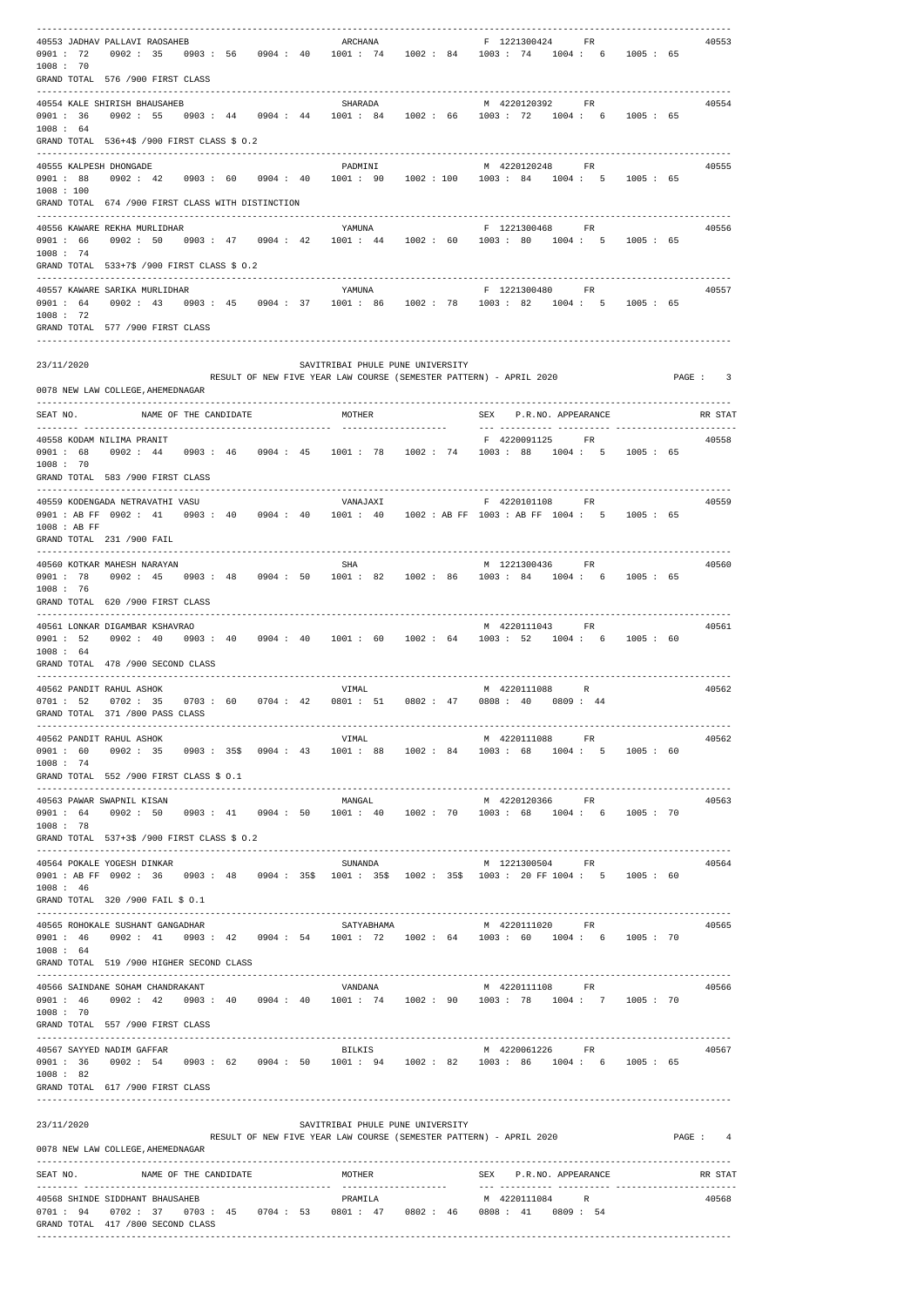|                        | 40568 SHINDE SIDDHANT BHAUSAHEB                                |  | PRAMILA                                                              |  | M 4220111084                                                                                                | $_{\rm FR}$      |  | 40568    |
|------------------------|----------------------------------------------------------------|--|----------------------------------------------------------------------|--|-------------------------------------------------------------------------------------------------------------|------------------|--|----------|
| 0901 : 80              | 0902 : 82                                                      |  | $0.903:40$ $0.904:84$ $1001:78$ $1002:94$ $1003:86$                  |  |                                                                                                             | 1004:6 1005:70   |  |          |
| 1008 : 100             |                                                                |  |                                                                      |  |                                                                                                             |                  |  |          |
|                        | GRAND TOTAL 720 /900 FIRST CLASS WITH DISTINCTION              |  |                                                                      |  |                                                                                                             |                  |  |          |
|                        | 40569 YELWANDE PUSHPA BABASAHEB                                |  | VIMAL                                                                |  | F 4220051129 FR                                                                                             |                  |  | 40569    |
|                        |                                                                |  |                                                                      |  | 0901: 54 0902: 35 0903: 35\$ 0904: 35\$ 1001: 38 1002: 38 1003: 48 1004: 7 1005: 70                         |                  |  |          |
| $1008 : 35\$           |                                                                |  |                                                                      |  |                                                                                                             |                  |  |          |
|                        | GRAND TOTAL 395 /900 PASS CLASS \$ 0.1                         |  |                                                                      |  |                                                                                                             |                  |  |          |
|                        | 40570 ZITE NITIN NARAYAN                                       |  | BAYASABAI                                                            |  | M 4220111055                                                                                                | FR               |  | 40570    |
|                        |                                                                |  |                                                                      |  | 0901: 62 0902: 37 0903: AB FF 0904: 40 1001: 76 1002: 72 1003: 64 1004: 5 1005: 60                          |                  |  |          |
| 1008 : 68              |                                                                |  |                                                                      |  |                                                                                                             |                  |  |          |
|                        | GRAND TOTAL 484 /900 FAIL                                      |  |                                                                      |  |                                                                                                             |                  |  |          |
|                        |                                                                |  |                                                                      |  |                                                                                                             |                  |  |          |
| 0901 : 42              | 40571 AKSHAY BALASAHEB KOLSE                                   |  | SHOBHA                                                               |  | M 1221300390 F<br>0902: 41 0903: 57 0904: 57 1001: 92 1002: 80 1003: 82 1004: 8 1005: 75                    |                  |  | 40571    |
| 1008 : 66              |                                                                |  |                                                                      |  |                                                                                                             |                  |  |          |
|                        | GRAND TOTAL 600 /900 FIRST CLASS                               |  |                                                                      |  |                                                                                                             |                  |  |          |
|                        |                                                                |  |                                                                      |  |                                                                                                             |                  |  |          |
| 0901 : 40              | 40572 AVHAD ANJALI SAKHARAM                                    |  | VARSHA                                                               |  | F 1221300395 F<br>$0.902: 48$ $0.903: 51$ $0.904: 48$ $1001: 82$ $1002: 76$ $1003: 52$ $1004: 6$ $1005: 70$ |                  |  | 40572    |
| 1008 : 72              |                                                                |  |                                                                      |  |                                                                                                             |                  |  |          |
|                        | GRAND TOTAL 545 /900 FIRST CLASS                               |  |                                                                      |  |                                                                                                             |                  |  |          |
|                        |                                                                |  |                                                                      |  |                                                                                                             |                  |  |          |
|                        | 40573 BHANDARI BHUSHAN VIJAY                                   |  | UJWALA                                                               |  | M 4220120389 F<br>0901 : 47 0902 : 41 0903 : 45 0904 : 54 1001 : 76 1002 : 80 1003 : 72 1004 : 6 1005 : 65  |                  |  | 40573    |
| 1008 : 68              |                                                                |  |                                                                      |  |                                                                                                             |                  |  |          |
|                        | GRAND TOTAL 554 /900 FIRST CLASS                               |  |                                                                      |  |                                                                                                             |                  |  |          |
|                        |                                                                |  |                                                                      |  |                                                                                                             |                  |  |          |
|                        | 40574 BHASME SHUBHANGI BANDU                                   |  | NIRMALA                                                              |  | F 1221300402 F                                                                                              |                  |  | 40574    |
| 1008 : 74              |                                                                |  |                                                                      |  | 0901 : 35 0902 : 35 0903 : 45 0904 : 46 1001 : 64 1002 : 78 1003 : 56 1004 : 6 1005 : 65                    |                  |  |          |
|                        | GRAND TOTAL 504 /900 HIGHER SECOND CLASS                       |  |                                                                      |  |                                                                                                             |                  |  |          |
|                        |                                                                |  |                                                                      |  |                                                                                                             |                  |  |          |
|                        | 40575 BORADE NISHA GANPAT                                      |  | SHOBHA                                                               |  | F 1221300451                                                                                                | $\mathbf{F}$     |  | 40575    |
| 0901 : 44              |                                                                |  |                                                                      |  | 0902: 46 0903: 44 0904: 53 1001: 82 1002: 72 1003: 90 1004: 7 1005: 70                                      |                  |  |          |
| 1008 : 80              | GRAND TOTAL 588 /900 FIRST CLASS                               |  |                                                                      |  |                                                                                                             |                  |  |          |
|                        |                                                                |  |                                                                      |  |                                                                                                             |                  |  |          |
|                        | 40576 BORKAR ANKITA DATTATRAYA                                 |  | SHARADA                                                              |  | F 4220120377 F                                                                                              |                  |  | 40576    |
| 0901 : 45<br>1008 : 42 |                                                                |  |                                                                      |  | 0902: 43 0903: 47 0904: 50 1001: 64 1002: 66 1003: 52 1004: 7 1005: 70                                      |                  |  |          |
|                        | GRAND TOTAL 486+9\$ /900 HIGHER SECOND CLASS \$ 0.2            |  |                                                                      |  |                                                                                                             |                  |  |          |
|                        |                                                                |  |                                                                      |  |                                                                                                             |                  |  |          |
|                        | 40577 DINDE SHIVANJALI SANJAY                                  |  | VIJAYA                                                               |  | F 4220120411                                                                                                | – F              |  | 40577    |
| 0901 : 35              |                                                                |  | $0.902: 44$ $0.903: 45$ $0.904: 47$ $1001: 62$ $1002: 72$ $1003: 78$ |  |                                                                                                             | 1004: 8 1005: 65 |  |          |
| 1008 : 72              | GRAND TOTAL 528 /900 HIGHER SECOND CLASS                       |  |                                                                      |  |                                                                                                             |                  |  |          |
|                        |                                                                |  |                                                                      |  |                                                                                                             |                  |  |          |
|                        |                                                                |  |                                                                      |  |                                                                                                             |                  |  |          |
|                        |                                                                |  |                                                                      |  |                                                                                                             |                  |  |          |
| 23/11/2020             |                                                                |  | SAVITRIBAI PHULE PUNE UNIVERSITY                                     |  |                                                                                                             |                  |  |          |
|                        | 0078 NEW LAW COLLEGE, AHEMEDNAGAR                              |  |                                                                      |  | RESULT OF NEW FIVE YEAR LAW COURSE (SEMESTER PATTERN) - APRIL 2020                                          |                  |  | PAGE : 5 |
|                        |                                                                |  |                                                                      |  |                                                                                                             |                  |  |          |
|                        | SEAT NO. NAME OF THE CANDIDATE                                 |  | MOTHER                                                               |  | SEX P.R.NO. APPEARANCE                                                                                      |                  |  |          |
|                        |                                                                |  |                                                                      |  |                                                                                                             |                  |  |          |
|                        | 40578 HIRANWALE RAHUL SHANKAR                                  |  | CHANDA                                                               |  | M 4220081255 F<br>0901: 35 0902: 35 0903: 40 0904: 37 1001: 64 1002: 82 1003: 66 1004: 7 1005: 75           |                  |  | 40578    |
| 1008 : 62              |                                                                |  |                                                                      |  |                                                                                                             |                  |  |          |
|                        | GRAND TOTAL 503 /900 HIGHER SECOND CLASS                       |  |                                                                      |  |                                                                                                             |                  |  |          |
|                        |                                                                |  |                                                                      |  |                                                                                                             |                  |  |          |
| 0901 : 35              | 40579 JAGDALE ANIKET RAMESH                                    |  | KAUSHLYA                                                             |  | M 4220120382                                                                                                | $\mathbf{F}$     |  | 40579    |
| 1008 : 78              |                                                                |  |                                                                      |  | $0.902: 59$ $0.903: 35$ $0.904: 40$ $1001: 74$ $1002: 80$ $1003: 68$ $1004: 7$ $1005: 70$                   |                  |  |          |
|                        | GRAND TOTAL 546 /900 FIRST CLASS                               |  |                                                                      |  |                                                                                                             |                  |  |          |
|                        |                                                                |  |                                                                      |  |                                                                                                             |                  |  |          |
|                        | 40580 KARANDE KIRTI MOHAN                                      |  | MALAN                                                                |  | F 1221300431 F                                                                                              |                  |  | 40580    |
| 0901 : 35<br>1008 : 66 |                                                                |  |                                                                      |  | $0.902:$ 57 $0.903:$ 43 $0.904:$ 47 1001: 76 1002: 92 1003: 82 1004: 6 1005: 70                             |                  |  |          |
|                        | GRAND TOTAL 574 /900 FIRST CLASS                               |  |                                                                      |  |                                                                                                             |                  |  |          |
|                        |                                                                |  |                                                                      |  |                                                                                                             |                  |  |          |
|                        | 40581 KRUSHNA RAOSAHEB DAKE                                    |  | KANTA                                                                |  | M 1221300432 F                                                                                              |                  |  | 40581    |
| 1008 : 48              |                                                                |  |                                                                      |  | 0901: 35 0902: 50 0903: 50 0904: 46 1001: 58 1002: 62 1003: 68 1004: 6 1005: 70                             |                  |  |          |
|                        | GRAND TOTAL $493+2\frac{1}{9}$ /900 HIGHER SECOND CLASS \$ 0.2 |  |                                                                      |  |                                                                                                             |                  |  |          |
|                        |                                                                |  | __________________________                                           |  |                                                                                                             |                  |  |          |
|                        | 40582 KSHETRE SARAS RAOSAHEB                                   |  | SAVITA                                                               |  | M 1221300434                                                                                                | F                |  | 40582    |
| $1008:0$ FF            |                                                                |  |                                                                      |  | 0901: 40 0902: 42 0903: 44 0904: 43 1001: 76 1002: 92 1003: 76 1004: 7 1005: 70                             |                  |  |          |
|                        | GRAND TOTAL 490 /900 FAIL                                      |  |                                                                      |  |                                                                                                             |                  |  |          |
|                        |                                                                |  |                                                                      |  |                                                                                                             |                  |  |          |
|                        | 40583 PANSARE KETAKI SHARAD                                    |  | KAVERI                                                               |  | F 1221300430 F                                                                                              |                  |  | 40583    |
|                        |                                                                |  |                                                                      |  | 0901: 36 0902: 53 0903: 43 0904: 52 1001: 100 1002: 94 1003: 96 1004: 7 1005: 75                            |                  |  |          |
| 1008 : 74              | GRAND TOTAL 630 /900 FIRST CLASS WITH DISTINCTION              |  |                                                                      |  |                                                                                                             |                  |  |          |
|                        |                                                                |  |                                                                      |  |                                                                                                             |                  |  |          |
|                        | 40584 PRIYA SANJAY MAHAMINE                                    |  | ARCHANA                                                              |  | F 1221300460 F                                                                                              |                  |  | 40584    |
| 0901 : 42              |                                                                |  |                                                                      |  | $0.902:$ 51 $0.903:$ 43 $0.904:$ 40 1001: 64 1002: 68 1003: 50 1004: 6 1005: 65                             |                  |  |          |
| 1008 : 58              | GRAND TOTAL $487+85$ /900 HIGHER SECOND CLASS \$ 0.2           |  |                                                                      |  |                                                                                                             |                  |  |          |
|                        |                                                                |  |                                                                      |  |                                                                                                             |                  |  |          |
|                        | 40585 RAUT SACHIN SHANKARRAO                                   |  | PARVATI                                                              |  | M 4220101157 F                                                                                              |                  |  | 40585    |
|                        |                                                                |  |                                                                      |  | 0901: 46 0902: 48 0903: 47 0904: 55 1001: 88 1002: 80 1003: 14 FF 1004: 6 1005: 65                          |                  |  |          |
| 1008 : 72              | GRAND TOTAL 521 /900 FAIL                                      |  |                                                                      |  |                                                                                                             |                  |  |          |
|                        |                                                                |  |                                                                      |  |                                                                                                             |                  |  | RR STAT  |